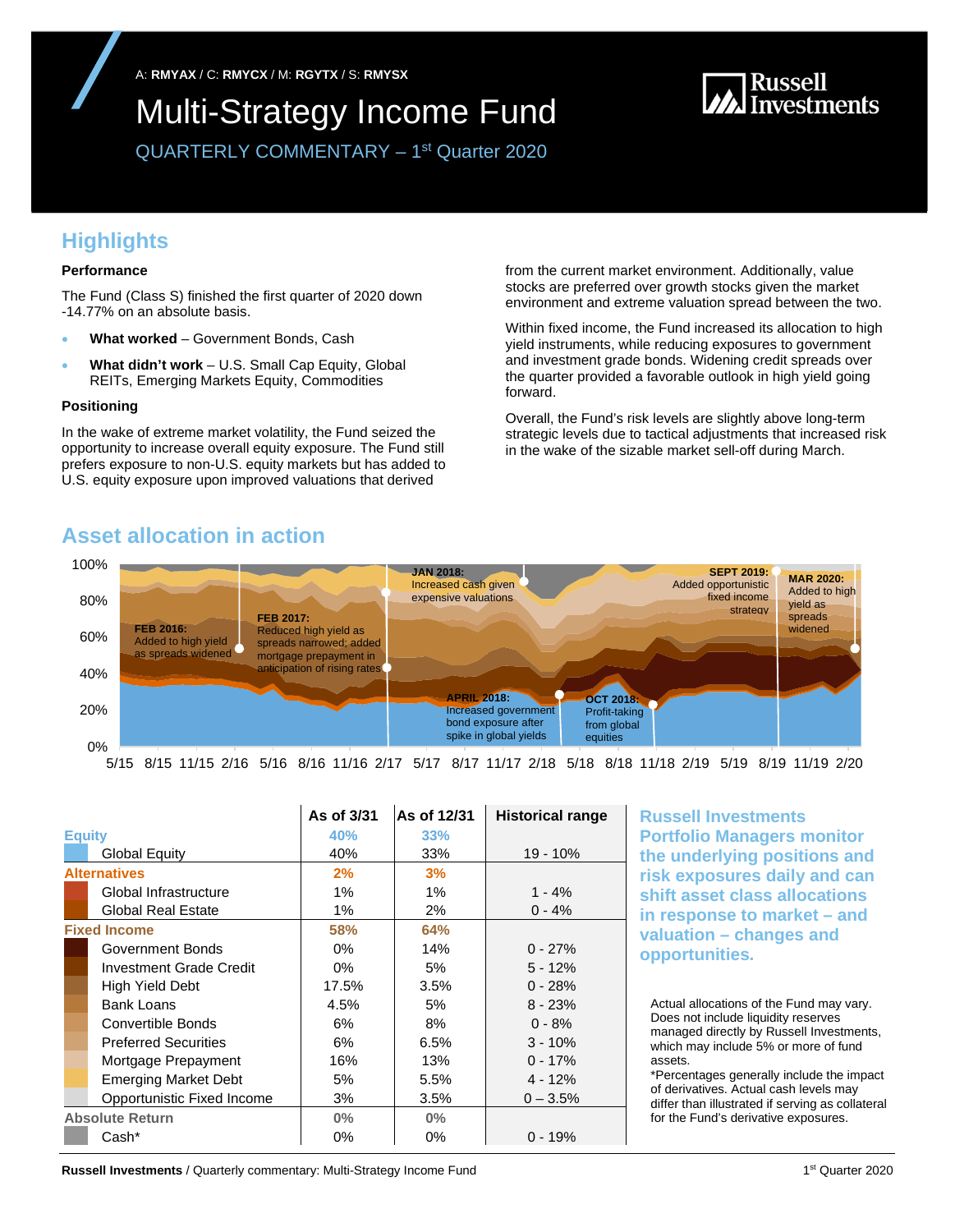

## **Performance review**

| As of March 31, 2020                                                           |          |             |            |           | Annualized (%) |                          |                          | <b>Annual Fund Operating</b><br><b>Expenses Effective</b><br>03/01/2020 |         |       |
|--------------------------------------------------------------------------------|----------|-------------|------------|-----------|----------------|--------------------------|--------------------------|-------------------------------------------------------------------------|---------|-------|
|                                                                                | month    | 3<br>months | <b>YTD</b> | 1<br>year | 3<br>vears     | 5<br>years               | 10<br>years              | <b>Since</b><br><b>Inception</b><br>(5/1/15)                            | Total ± | Net ‡ |
| Multi-Strategy<br>Income Fund - Class<br>$S^{+, (b)}$                          | $-11.25$ | $-14.77$    | $-14.77$   | $-10.38$  | $-1.32$        | $\overline{\phantom{a}}$ | $\overline{\phantom{a}}$ | 0.48                                                                    | 1.12    | 0.78  |
| <b>ICE BofAML Global</b><br>High Yield 2%<br>Constrained Index<br>(USD Hedged) | $-12.68$ | $-13.53$    | $-13.53$   | $-7.34$   | 0.66           | 3.08                     | 5.81                     | n/a                                                                     | n/a     | n/a   |
| Morningstar<br>Allocation 30-50%<br><b>Equity Category</b>                     | $-9.50$  | $-12.29$    | $-12.29$   | $-6.02$   | 0.62           | 1.49                     | 3.74                     | n/a                                                                     | n/a     | n/a   |

*Performance information is historical and does not guarantee future results. Investment return and principal value will fluctuate so that redeemed shares may be worth more or less than their original cost. Current performance may be lower or higher than the performance data quoted. Current to the most recent month-end performance for Russell Investments mutual funds is available by visiting: russellinvestments.com/us/funds/performance-prices.* 



<sup>1</sup>The Fund's current yield for the 30-day period ending 3/31/2020.

²The yield shown is what the yield would have been without the current fee waivers and expense reimbursements (unsubsidized), for the period ending 3/31/2020.

Source: Russell Investments and Morningstar Direct

† Performance is net of fees for class shown.

‡ The Annual Net Operating Expense may be less than the Annual Total Operating Expense and represents the actual expenses expected to be borne by shareholders after application of: (b) a contractual cap and reimbursement on expenses through February 28, 2021. These contractual agreements may not be terminated during the relevant periods except at the Board of Trustee's discretion.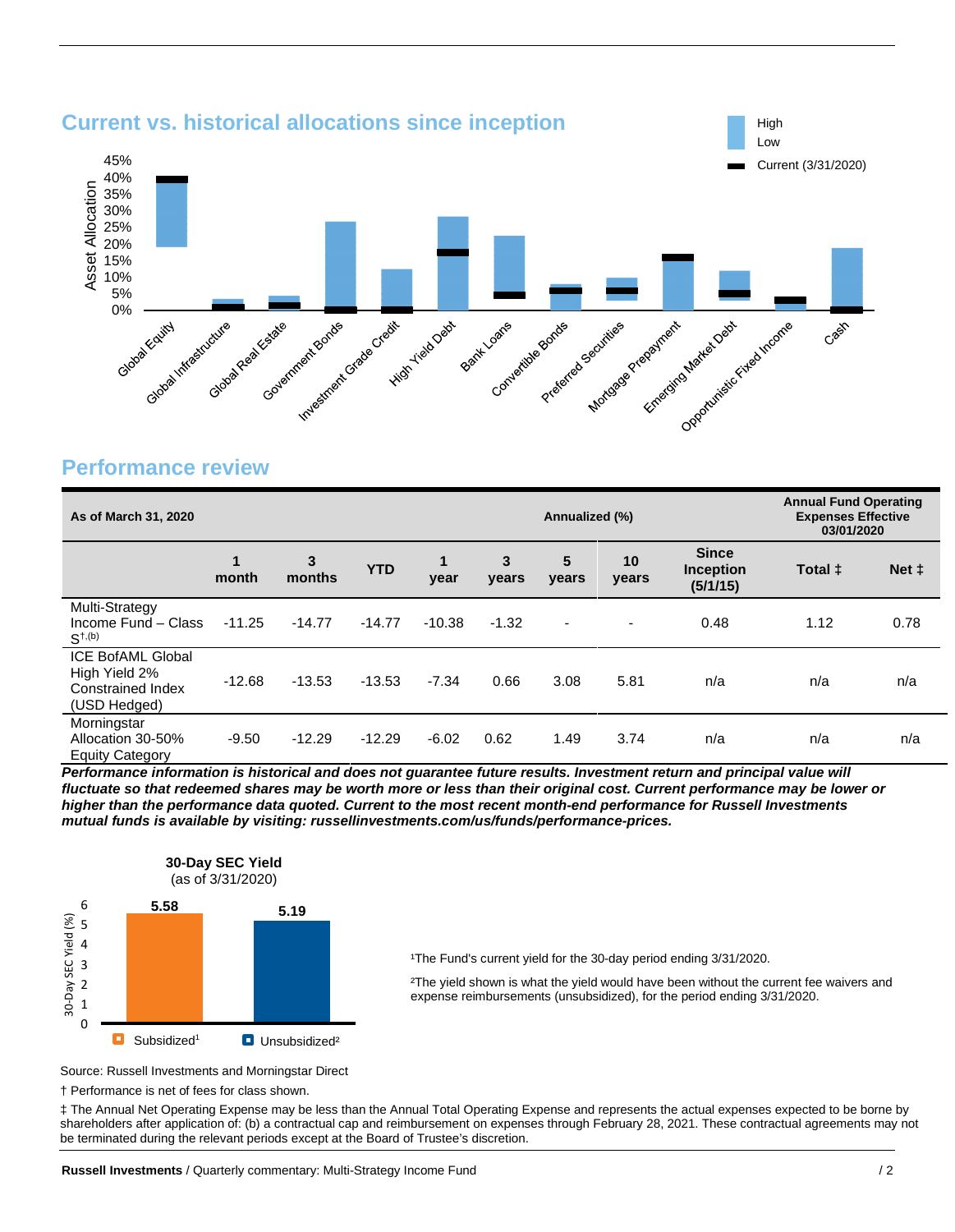## **About the Fund**

#### **Investment goal**

The Fund seeks to provide a high level of current income and, as a secondary objective, long-term capital growth.

#### **Fund highlights**

- **A diversified approach** that seeks to **balance income and growth**
- **Access to specialist, third-party money managers** who Russell Investments has researched and identified
- **Dynamically adapts** to changing market conditions

## **Manager spotlight**



**Asset class:** Fixed Income **Role:** Mortgages/Opportunistic fixed income

#### **What this manager brings to the Fund**

Putnam brings two strategies to the Fund: a mortgage strategy and an opportunistic fixed income strategy. Putnam's mortgage strategy seeks to generate return by capturing yield and capital appreciation from investments in mortgage credit as well as by seeking opportunities in the more interest rate sensitive agency mortgage derivatives. These two styles of mortgage securities tend to diversify one another and lead to better risk-adjusted performance. Putnam will utilize derivatives to implement its investment strategy. Putnam's opportunistic fixed income strategy—which is a tail-risk hedging strategy against risk-off market events and subsequent flight to fixed income securities—is designed to benefit from increases in interest rate volatility. Russell Investments worked closely with Putnam to create this strategy for the Fund.

#### **Russell Investments' Manager Analysis**

Putnam's mortgage strategy is managed by Michael Salm, co-Head of Fixed Income Investments. Mike also manages the opportunistic fixed income strategy, together with Matthew Walkup and James Wang, two macro strategists. Mike's knowledge of the agency derivatives markets and ability to express prepayment views therein are among the best in the markets. Russell Investments also believes Putnam's capabilities for rotating between prepayment sectors are elite in the traditional fixed income space and that Putnam has a good understanding of complementary risks in the securitized markets. Russell Investments views Michael as a thoughtful and experienced fixed income investor with in-depth knowledge in derivatives and volatility markets.

## **Manager allocation**

**The percentages below represent the target allocation of the Fund's assets to each money manager's strategy and Russell Investment Management, LLC (RIM). This does not include liquidity reserves managed directly by Russell Investments, which may constitute 5% or more of fund assets at any given time.**

| <b>Firm Name</b>                                                         | Role                                  | <b>Target</b><br><b>Allocation</b> | Year<br><b>Assigned</b> |
|--------------------------------------------------------------------------|---------------------------------------|------------------------------------|-------------------------|
| Boston Partners Global Investors, Inc. *                                 | U.S. Equity - Small Cap Value         | $3.0\%$                            | 2017                    |
| Cohen & Steers Capital Management, Inc. +                                | Global Real Estate and Infrastructure | 15.0%                              | 2015                    |
| <b>GLG LLC</b>                                                           | <b>Emerging Market Debt</b>           | 10.0%                              | 2017                    |
| Invesco Advisers Inc.*                                                   | <b>Global Equity</b>                  | 6.0%                               | 2017                    |
| Janus Capital Management LLC and Perkins Investment<br>Management, LLC * | <b>Global Equity</b>                  | 7.0%                               | 2015                    |
| Kopernik Global Investors, LLC *                                         | <b>Global Equity</b>                  | 3.0%                               | 2016                    |
| Oaktree Capital Management, L.P.                                         | Convertibles                          | $6.0\%$                            | 2017                    |
| Putnam Investment Management, LLC                                        | Mortgages/Opportunistic Fixed Income  | 19.0%                              | 2015                    |
| Sompo Japan NipponKoa Asset Management Co., Ltd. *                       | Japan Equity - Large Cap Value        | $6.0\%$                            | 2018                    |
| First Eagle Alternative Credit, LLC***                                   | <b>Bank Loans</b>                     | 14.0%                              | 2015                    |
| Russell Investment Management, LLC (RIM) **                              | <b>Positioning Strategies</b>         | 11.0%                              | 2015                    |

\*Non-discretionary money manager. Russell Investment Management, LLC (RIM) manages this portion of the Fund's assets based upon a model portfolio provided by the money manager. RIM manages this portion of the Fund to effect the Fund's investment strategies and/or to actively manage the Fund's overall exposures to seek to achieve the desired risk / return profile for the Fund. \*\*\*First Eagle Alternative Credit, LLC acquired THL Credit Advisors LLC effective January 31, 2020.